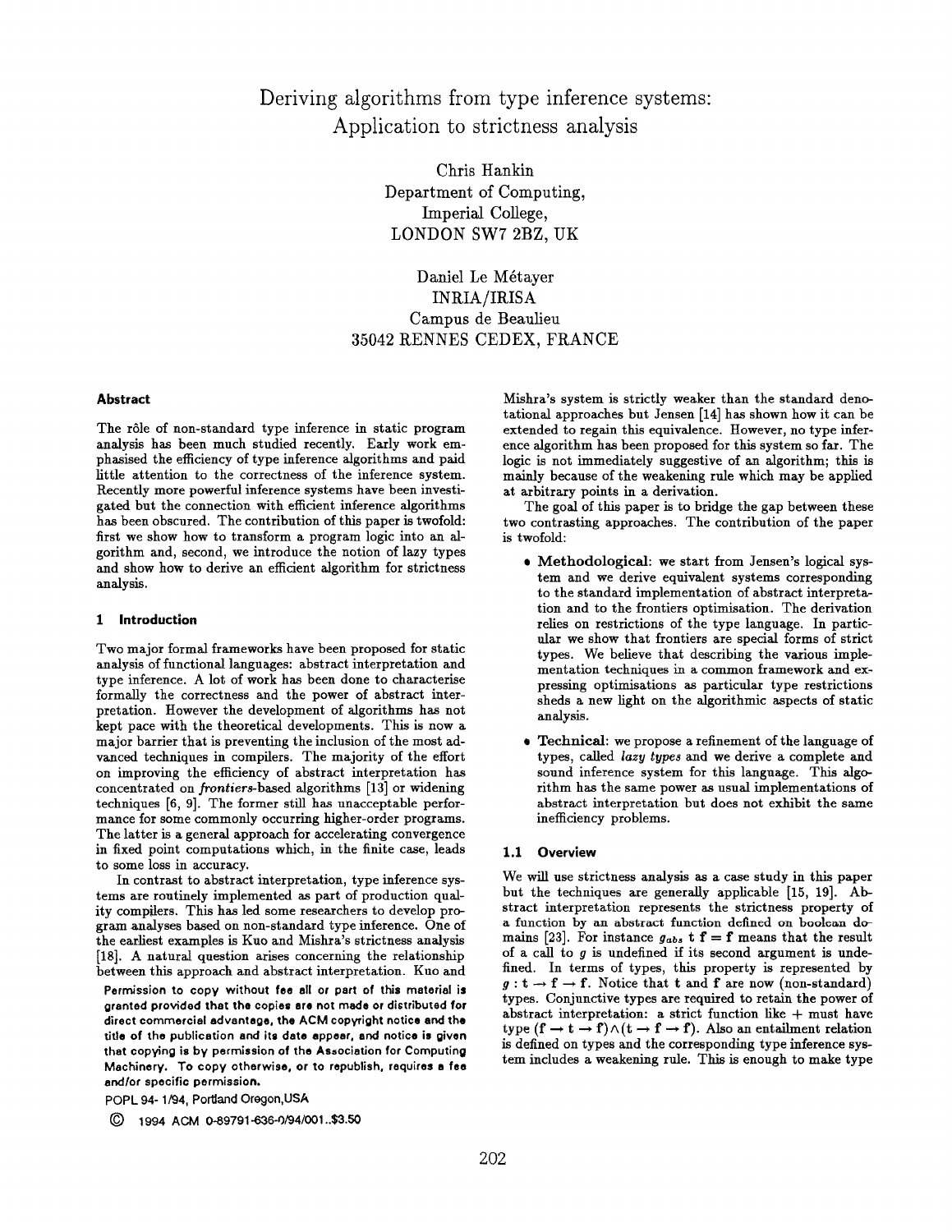inference a non trivial taak (let us notice however that such a system does not suffer the undecidability problem of more powerful intersection type systems [1, 2]: this is because we are working with the simply typed  $\lambda$ -calculus). We first define a notion of most general type which is equivalent to the conjunction of all the types of an expression. The restriction to most general types allows us to get rid of the weakening rule and to derive an algorithm which corresponds to the naive implementation of abstract interpretation. The most general type can be seen as a representation of the tabulation of the function. Then we proceed by showing that a further restriction on most general types naturally leads to the frontiers optimisation. The basic idea behind frontiers is to take advantage of monotonicity during the calculation of least fixed points. The restriction on types amounts to representing a conjunction of types by its minimal elements.

The fact that abstract interpretation computes the most general type of an expression accounts for its accuracy but also for its inefficiency. We show that we can avoid some of this inefficiency without losing any of the power of abstract interpretation. The point is that abstract interpretation often provides much more information than really required. If  $g$  is a function of  $n$  arguments, the abstract version of  $g$ considers all possible combinations of the abstract values of these n arguments: for instance  $g_{abs}$  t f t f f = f means that a call to  $q$  is undefined if its second, fourth and fifth arguments are undefined. In some cases this particular piece of information will be useful to show that  $g$  is strict in one of its arguments but in many caaes it will not be useful at all. The basic idea behind our algorithm is to compute the strictness types on demand rather than deriving systematically the most precise information as abstract interpretation does. The corresponding notion of lazy types is defined by allowing source expressions to occur inside types. Formally such a lazy type is equivalent to the most general type of the expression, but it is in unevaluated form, very much like a closure in lazy languages. We give a simple example to provide some intuition about lazy types. This example is traditionally used to illustrate the inefficiency of abstract interpretation [13].

| $foldr g l b = \text{if } l = \text{nil}$ |
|-------------------------------------------|
| $then b$                                  |
| $else g (head l) (foldr g (tail l) b)$    |

## $cat l = fold r$  append l nil

The analysis of this function by abstract interpretation, using a simple frontiers-bsaed approach, is intractable when the abstract domain for lists is the usual four point domain [25]. We consider only simple strictness in this paper but our argument applies to more complex domains as well (and with more algorithmic significance) [15, 20]. Assume that we want to know if cat is strict. The abstract version of cat is defined in terms of the abstract version of  $foldr$ . The abstract version of  $foldr$  is a function in the domain  $(Bool \rightarrow Bool \rightarrow Bool) \rightarrow Bool \rightarrow Bool \rightarrow Bool$ and its representation is a table of sise 64. Two iteration steps are required to find the least fixed point, so two functions of this size are built. In terms of types this means that 128 types are computed to find that cat needs its argument. In our algorithm, the original property to prove is  $cat : f \rightarrow f$  and this requires proving the following property:  $foldr : append \rightarrow f \rightarrow t \rightarrow f$  where the first component of the type is an unevaluated closure which corresponds to the conjunction of all the types of append. This returns True

directly because if *l* has type f then so does  $l = nil$  and the body of foldr as well. This example shows that abstract interpretation is unnecessarily expensive because it considers all possible abstract values for the arguments of a function when only some of them are really useful. This problem becomes crucial in the presence of higher-order functions. In contrast, our algorithm finds information about append without computing unnecessary information about its arguments: in this example append is left unevaluated in the type of foldr because it is not necessary to answer the original question. This case is extreme because we do not need any information about append at all. A different original question might require proving that append possesses a particular type.

# 1.2 Paper Organisation

The next section is a brief account of Jensen's logic which is the starting point of the work described here. We define the notion of most general type in Section 3 and we describe the corresponding system. We establish its correctness and completeness with respect to Jensen's logic. Three algorithms are derived from this system: a brute force implementation, an implementation of abstract interpretation and the frontiers optimisation. These are presented in Section 4 as different instantiations of a single generic abstract machine. Section 5 introduces our notion of lazy types and presents a lazy types system equivalent to the previous ones. The algorithm for lazy types construction is described in Section 6 with its correctness and completeness properties. Section 7 is a review of related work and conclusions. Appendix 1 provides more details about the derivation of the abstract machines and Appendix 2 is an example illustrating the lazy types algorithm.

## 2 Jensen's Strictness Logic

Jensen considers a simply typed  $\lambda$ –calculus with constants. The terms,  $\Lambda_T$ , are defined by the following syntax:

$$
e = x \mid c \mid \lambda x . e \mid e_1 e_2 \mid \mathbf{fix}(\lambda g . e) \mid \mathbf{cond}(e_1, e_2, e_3)
$$

The ordering on types and the program logic are defined in Fig. 1.  $\Gamma$  is an environment mapping variables to formulae (i.e. strictness types). In the rule Cond-1  $\sigma$  represents the standard type of  $e_2$  (or  $e_3$ ). The rule states that the conditional is undefined if the predicate is; the type subscript allows the choice of a representation for undefined which has a type structure which is compatible with the outer context of the conditional expression. Cond-2 states that any type which can be inferred for both branches is valid for the conditional expression; this is the counterpart of the least upper bound operation used in traditional abstract interpretation. We define  $=$  as the equivalence induced by the ordering on types:

$$
\sigma = \tau \Leftrightarrow \sigma \leq \tau \text{ and } \tau \leq \sigma
$$

### 3 Most General Types

We introduce a slightly restricted language of strictness formulae in Fig. 2; this language is closely related to van Bakel's strict types [1]. Basically strict types do not allow intersections on the right hand side of an arrow. This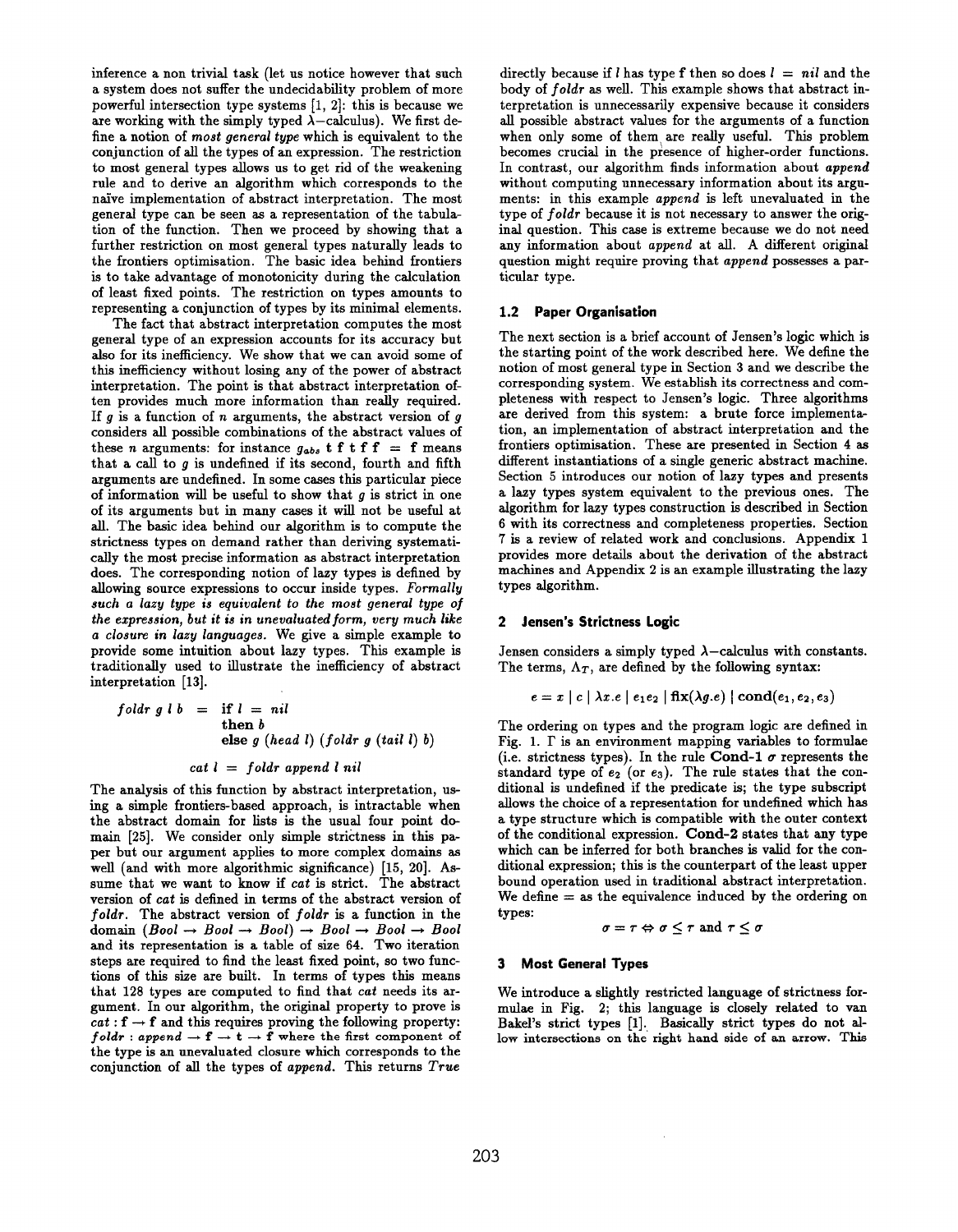$$
f \leq \phi \qquad \phi \leq \phi \qquad \phi \leq t \qquad t_{\sigma \to \tau} \leq t_{\sigma} \to t_{\tau}
$$
\n
$$
\frac{\phi \leq \psi, \psi \leq \chi}{\phi \leq \chi} \qquad \frac{\phi \leq \psi_1, \phi \leq \psi_2}{\phi \leq \psi_1 \land \psi_2} \qquad \phi \land \psi \leq \phi \qquad \phi \land \psi \leq \psi
$$
\n
$$
\phi \to \psi_1 \land \phi \to \psi_2 \leq \phi \to (\psi_1 \land \psi_2) \qquad \frac{\phi' \leq \phi, \psi \leq \psi'}{\phi \to \psi \leq \phi' \to \psi'}
$$
\n
$$
\text{Var } \Gamma[x \to \phi] \vdash_T x : \phi \qquad \text{Abs } \frac{\Gamma[x \to \phi] \vdash_T e : \psi}{\Gamma \vdash_T \lambda x. e : (\phi \to \psi)} \qquad \text{Taut } \Gamma \vdash_T c : t}{\text{Taut } \Gamma \vdash_T e : t}
$$
\n
$$
\text{App } \frac{\Gamma \vdash_T e_1 : (\phi \to \psi) \quad \Gamma \vdash_T e_2 : \phi}{\Gamma \vdash_T e_1 e_2 : \psi} \qquad \text{End-2 } \frac{\Gamma \vdash_T e_2 : \phi \quad \Gamma \vdash_T e_3 : \phi}{\Gamma \vdash_T \text{cond}(e_1, e_2, e_3) : \phi} \qquad \text{Cond-2 } \frac{\Gamma \vdash_T e_2 : \phi \quad \Gamma \vdash_T e_3 : \phi}{\Gamma \vdash_T \text{cond}(e_1, e_2, e_3) : \phi}
$$
\n
$$
\text{Conj } \frac{\Gamma \vdash_T e : \psi_1 \quad \Gamma \vdash_T e : \psi_2}{\Gamma \vdash_T e : \psi_1 \land \psi_2} \qquad \text{Weak } \frac{\Gamma \leq \Delta}{\Gamma \vdash_T e : \psi} \qquad \text{F} \vdash_T e : \psi \qquad \text{F} \vdash_T e : \psi \qquad \text{F} \vdash_T e : \psi \qquad \text{F} \vdash_T e : \psi \qquad \text{F} \vdash_T e : \psi \qquad \text{F} \vdash_T e : \psi \qquad \text{F} \vdash_T e : \psi \qquad \text{F} \vdash_T e
$$

Figure 1: Jensen's Strictness Logic

| t, f $\in T_S$ | $\sigma \in T_I \qquad \psi \in T_S$ | $\phi_1 \in T_S \ldots \phi_n \in T_S$       |
|----------------|--------------------------------------|----------------------------------------------|
|                | $\sigma \rightarrow \psi \in T_S$    | $\phi_1 \wedge \ldots \wedge \phi_n \in T_I$ |

Figure 2: The language  $T_I$ 

restriction is convenient because it does not weaken the expressive power of the system and it makes type manipulation easier.

We then define the notion of complete type. The restriction to complete types allows us to avoid the use of weakening because a complete type contains (is the conjunction of) all of the elements greater than (or equal to) it.

DEFINITION 3.1

$$
CT(\tau) = \bigwedge \{ct(\sigma) \mid \sigma \in Sup(\tau)\}
$$

$$
Sup(\sigma) = \{\sigma' \in T_S \mid \sigma' \ge \sigma\}
$$

$$
ct(\mathbf{t}) = \mathbf{t}
$$

$$
ct(\mathbf{f}) = \mathbf{f}
$$

$$
ct(\sigma \wedge \tau) = ct(\sigma) \wedge ct(\tau)
$$

$$
ct(\sigma \rightarrow \tau) = CT(\sigma) \rightarrow ct(\tau)
$$

 $Sup(\sigma)$  can be defined by induction on  $\sigma$ . Notice that CT can be extended to contexts in the obvious way.

Finally, we can define the notion of most general type of an expression (with respect to some context): it is the conjunction of all of the types possessed by the expression in the given environment.

DEFINITION 3.2 (Most General Types)

$$
MGT(\Gamma, e) = CT(\bigwedge \{ \sigma_i \in T_S \mid \Gamma \vdash_T e : \sigma_i \})
$$

The logic for computing most general types is shown in Fig. 3.  $C_{\sigma}$  is the set of  $T_S$  types compatible with  $\sigma$  (with the same arrow structure). In the following, we always consider types modulo the congruence derived from the following equivalence:

$$
a \wedge a \equiv a \qquad a \wedge b \equiv b \wedge a \qquad (a \wedge b) \wedge c \equiv a \wedge (b \wedge c)
$$

Modulo this congruence, there is only a finite number of types  $\sigma'$  such that  $\sigma = \sigma'$ .

The following theorems account for the correctness and the completeness of  $\vdash_S$  (with respect to  $\vdash_T$ ) :

THEOREM 3.3 (Correctness)

$$
\Gamma \vdash_S e : \sigma \Rightarrow \Gamma \vdash_T e : \sigma
$$

THEOREM 3.4 (Completeness)

$$
CT(\Gamma) \vdash_S e : MGT(\Gamma, e)
$$

The proof of correctness is straightforward. The completeness theorem states that the type derived for an expression e by  $\vdash_S$  is (equivalent to) the conjunction of all the types derived for e by  $\vdash_T$ . Its proof relies on the correctness theorem and the following property:

PROPERTY 3.5

$$
\Gamma \leq \Delta, \Delta \vdash_T e : \sigma, \sigma \leq \sigma' \Rightarrow \exists \tau. CT(\Gamma) \vdash_S e : ct(\sigma') \wedge \tau
$$

This property is shown by induction on the length of the proof of  $\Delta \vdash_T e : \sigma$ .

## 4 Abstract Interpretation and Frontiers

In this section we present three abstract machines derived from the above logic. All of the machines are instances of a single scheme. The first machine implements the above logic in a fairly direct manner; the other two are optimisations of the first. The first computes the type of abstractions and fixed points by exhaustive search. There are thus two areas for optimisation: the first directs the search for fixed points by building an ascending chain of approximations, the resulting machine is equivalent to a naive abstract interpretation; the second directs the search for abstractions by using a more compact representation of the set of types akin to the notion of frontiers [13].

The machines have three components: an S stack for partial results, an environment E and a code C containing sub-expressions. The schematic machine is shown as a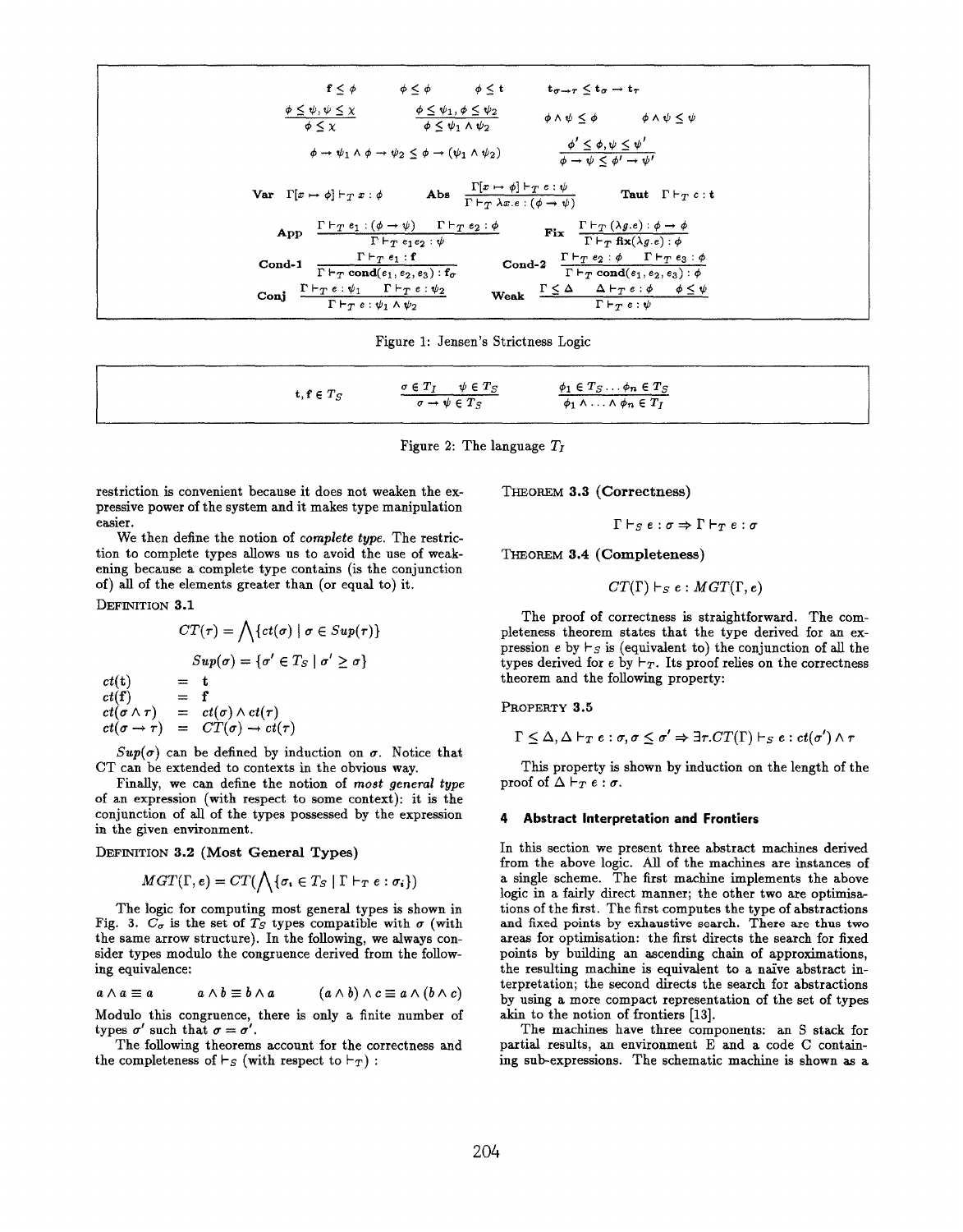Var  $\Gamma[x \mapsto \phi] \vdash_S x : \phi$ Taut  $\Gamma \vdash_S c : t$  $\frac{\Gamma[x \mapsto \phi_1] \vdash_S e : \psi_1^1 \wedge \ldots \wedge \psi_{n_1}^1 \cdots \Gamma[x \mapsto \phi_k] \vdash_S e : \psi_1^k \wedge \ldots \wedge \psi_{n_k}^k}{\Gamma \vdash_S \lambda x. e : ((\phi_1 \rightarrow \psi_1^1) \wedge \ldots \wedge (\phi_1 \rightarrow \psi_{n_1}^1) \wedge \ldots \wedge (\phi_k \rightarrow \psi_{n_k}^k))}$ Abs App  $\Gamma \vdash_{S} e_{1} : ((\phi_{1}^{1} \land ... \land \phi_{n_{1}}^{1}) \to \psi_{1}) \land ... \land ((\phi_{1}^{m} \land ... \land \phi_{n_{m}}^{m}) \to \psi_{m})$ <br>  $\Gamma \vdash_{S} e_{2} : \theta_{1} \land ... \land \theta_{k}$ <br>  $\Gamma \vdash_{S} e_{1} e_{2} \cdot \bigwedge_{i} \psi_{i} \quad i \text{ such that } {\phi_{1}^{i}, ... \phi_{n_{i}}^{i}} \equiv {\theta_{1}, ..., \theta_{k}}$ Fix  $\Gamma\vdash_S (\lambda g.e): \sigma$ <br>  $\Gamma\vdash_S \text{fix}(\lambda g.e): \bigwedge_{i=1}^n \theta_i \quad \text{with } (\theta_1 \wedge \ldots \wedge \theta_n \to \theta_i) \in \sigma \text{ for all } i$ <br>
Cond-1  $\frac{\Gamma\vdash_S e_1 : \mathbf{f}}{\Gamma\vdash_S \text{cond}(e_1, e_2, e_3): \bigwedge CT(C_{\sigma})}$ Cond-2  $\frac{\Gamma\vdash_S e_1 : t \Gamma\vdash_S e_2 : \phi_1^2 \wedge \ldots \wedge \phi_{n_2}^2 \Gamma\vdash_S e_3 : \phi_1^3 \wedge \ldots \wedge \phi_{n_3}^3}{\Gamma\vdash_S \text{cond}(e_1, e_2, e_3) : \bigwedge \{\phi_i \mid \exists k, l, \phi_i = \phi_k^2 = \phi_j^3\}}$ In the rule Abs, we generate the premises by taking all  $\phi_i = CT(\sigma_i)$  such that  $\sigma_i \in C_{\sigma}$  with  $\sigma$  the standard type of x.

Figure 3: The Most General Types system

transition system in Fig. 4. We use the following convention:  $E[x \mapsto \phi]$  is the property "x is bound to  $\phi$  in  $E$ " and  $(x : \phi)$ : E represents an environment which is equal to E except that x is bound to  $\phi$ .

To specify a particular machine, we must define the following operations:

# $init_{abs}$ , initial<sub>abs</sub>, update<sub>abs</sub>, iter<sub>abs</sub>, last<sub>abs</sub>, comb<sub>abs</sub>,

## $init_{fix}$ , initial<sub>tix</sub>, update<sub>tix</sub>, iter<sub>tix</sub>, last<sub>tix</sub>, comb<sub>tix</sub>,

app. cond.  $fix$  (Fig. 4). To motivate the definition of the schematic abstract machine, consider the logic in Fig. 3. The only complicated transition rule corresponds to the implementation of Abs. Abs requires an iteration to generate all the  $\sigma_i \in C_{\sigma}$  as indicated in Fig. 3. Since the "body" of a fixed point expression is always an abstraction (see the abstract syntax), fixed point computations also involve iterations. In our later optimisations we will want to treat these two types of iterations (abstractions and fixed points) differently, thus we have separated them in the schematic semantics. With this motivation in mind, the init functions pick a start point for the iteration, the *iter* functions choose the next step in the iteration, the *last* functions check for termination and the comb functions combine the results of the iterations. The *initial* functions generate a set from which the next iteration is determined; these sets are updated on each iteration.

This generic abstract machine can be derived from the type system of the previous section in several stages very much in the spirit of [11]. More details about this derivation are given in Appendix 1. The result of these refinements is an inference system which is an Abstract Evaluation System in the terminology of [11]. Such an inference system can alternatively be presented as an abstract machine as we have done in Fig. 4. The correctness proof of the generic machine depends on conditions on the generic instructions that we do not present here. These conditions ensure that the iteration is "complete" with respect to the Abs rule of Fig. 3. It can be shown that the three instantiations of this machine described below satisfy these requirements.

THEOREM 4.1

$$
\langle S, \Gamma, e:C \rangle \triangleright^* \langle \phi: S, \Gamma, C \rangle \quad \Leftrightarrow \quad \Gamma \vdash_S e: \phi
$$

## 4.1 The naïve machine

The following definitions are motivated by consideration of the Abs rule in the logic. The operator *initial* generates the set of complete types which correspond to the types in the premises of the rule (except for the type selected by first). On each iteration, iter chooses another element from this set and update removes it. Termination, decided by the predicate last, occurs when the set is empty. The comb operator builds the result type.

$$
initial_{abs}(\sigma) = initial_{fs}(\sigma) = first(\sigma)
$$
\n
$$
initial_{abs}(\sigma) = initial_{fs}(\sigma) = \text{first}(\sigma)
$$
\n
$$
= CT(C_{\sigma}) - first(\sigma)
$$
\n
$$
iter_{abs}(\Sigma, \sigma, r) = iter_{fs}(\Sigma, \sigma, r) = \phi \in \Sigma
$$
\n
$$
update_{abs}(\Sigma, \sigma, r) = update_{fs}(\Sigma, \sigma, r)
$$
\n
$$
last_{abs}(\Sigma, \sigma, r) = last_{fs}(\Sigma, \sigma, r)
$$
\n
$$
= last_{fs}(\Sigma, \sigma, r) = (S = \emptyset)
$$
\n
$$
comb_{abs}(r, s) = comb_{fs}(\sigma, s) = r \wedge s
$$

We assume that the choice of  $\phi$  is deterministic and first selects an arbitrary complete type compatible with  $\sigma$ . The operators *app, cond* and *fix* are defined as implied by the type system.

Given these definitions, the rule for fixed points can be simplified to a single rule:

$$
\langle S, E, \text{fix}(\lambda g.e) : C \rangle \triangleright \langle S, E, (\lambda g.e) : Fix : C \rangle
$$

### 4.2 The abstract interpretation machine

In abstract interpretation, the search for a fixed point is no longer random but involves the construction of an ascending chain of approximations. We achieve this by modifying the definitions of  $init_{fix}$ , initial<sub>fix</sub>, iter<sub>fix</sub>, update<sub>fix</sub>, last<sub>fix</sub>, comb<sub>ftx</sub> and fix. The result of  $init_{fix}(\sigma)$  is the least complete type compatible with  $\sigma$ . In this algorithm the next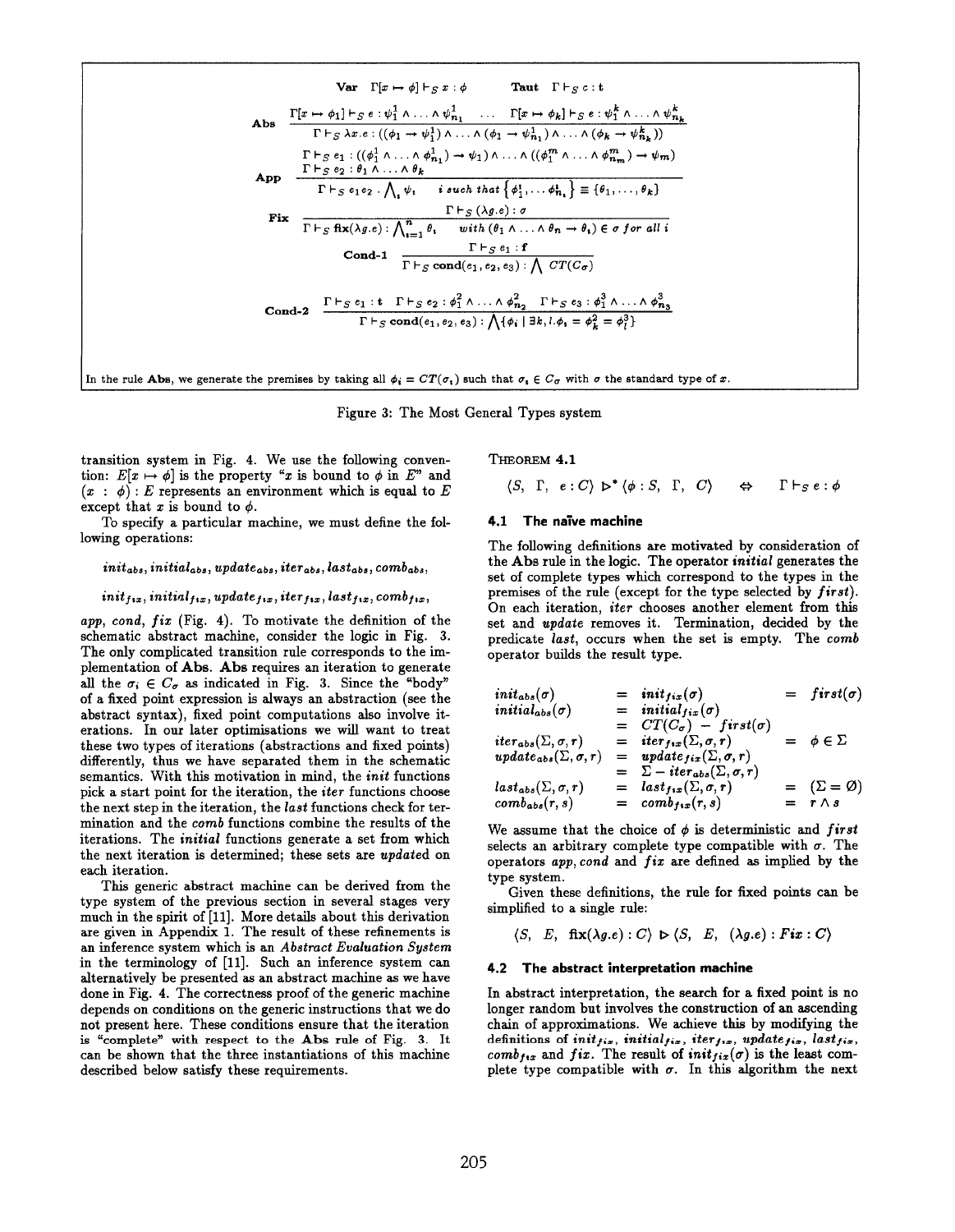$$
(S, E[x \mapsto \phi], x : C) \Rightarrow ( \phi : S, E[x \mapsto \phi], C)
$$
\n
$$
(S, E, c : C) \Rightarrow ( \xi : S, E, C)
$$
\n
$$
(S, E, (\lambda x_{\sigma}.e) : C) \Rightarrow ( S, (x : init_{abs}(\sigma)) : E, e : Abs : Iter_{abs}(x, e, \Sigma) : C)
$$
\n
$$
( \sqrt{r_1} : S, (x : \sigma) : E, Ibs : C) \Rightarrow (\sqrt{(\sigma - r_1)} : S, (x : \sigma) : E, C)
$$
\n
$$
(r : S, (x : \sigma) : E, Its_{abs}(x, e, \Sigma) : C) \Rightarrow (r : S, (x : iter_{abs}(\Sigma, \sigma, r)) : E, e : Abs : Comb_{abs} : Iter_{abs}(x, e, \Sigma') : C)
$$
\n
$$
(r : S, (x : \sigma) : E, Its_{abs}(x, e, \Sigma) : C) \Rightarrow (r : S, E, C)
$$
\n
$$
(r : S, (x : \sigma) : E, Its_{abs}(x, e, \Sigma) : C) \Rightarrow (r : S, E, C)
$$
\n
$$
(r : S, E, Comb_{abs} : C) \Rightarrow ( \xi : S, E, C)
$$
\n
$$
(S, E, (e_1 e_2) : C) \Rightarrow (S, E, e_1 : e_2 : App : C)
$$
\n
$$
(S, E, cond(e_1, e_2, e_3) : C) \Rightarrow (S, E, e_1 : e_2 : app : C)
$$
\n
$$
(S, E, [ax(\lambda g, \sigma. e) : C) \Rightarrow (S, E, e_1 : e_2 : cap : C)
$$
\n
$$
(S, E, [ax(\lambda g, \sigma. e) : C) \Rightarrow (S, (x : init_{fix}(\sigma)) : E, e : Abs :Iter_{fix}(g, e, \Sigma) : Fix : C)
$$
\n
$$
(r : S, (g : \sigma) : E, Iter_{fix}(g, e, \Sigma) : C) \Rightarrow (r : S, (g : iter_{fix}(\Sigma, \sigma, r)) : E, e : Abs : Comb_{fix} : Iter_{fix}(g, e, \Sigma') : C)
$$
\n
$$
(r : S, (g : \sigma) : E, Iter_{fix}(g, e, \Sigma) : C) \Rightarrow (r : S, E, C)
$$
\n
$$
(r_1 : r_2 : S, E, Comb_{fix} :
$$

Figure 4: The schematic abstract machine.

iterate is generated from the result of the previous iteration; the set  $\Sigma$  plays no rôle in the computation and so *initial<sub>ftx</sub>* and *update<sub>fix</sub>* are redundant. The iteration terminates when the result from one iteration is equal to the result from the previous iteration: the ascending chain has stabilised. Since the result from the previous iteration is already accounted for in the type generated by the current iteration,  $comb_{f \star x}$  just discards it.

$$
initial_{fix}(\sigma) = CT(f_{\sigma})
$$
  
\n
$$
initial_{fix}(\sigma) = \emptyset
$$
  
\n
$$
iter_{fix}(\Sigma, \sigma, \bigwedge(\sigma \to r_1)) = \bigwedge r_i
$$
  
\n
$$
update_{fix}(\Sigma, \sigma, r) = \emptyset
$$
  
\n
$$
last_{fix}(\Sigma, \sigma, r) = ((\sigma \to \sigma) = r)
$$
  
\n
$$
comb_{fix}(r, s) = r
$$
  
\n
$$
fix = id
$$

It is straightforward to show the input/output equivalence of this machine and the previous one. We observe that the set of types  $\text{modulo} = \text{is finite. Moreover, the type}$ used for each iteration can be shown to be monotonically increasing. As a consequence, the algorithm is guaranteed to terminate with a fixed point. The correctness is shown with respect to the brute force algorithm by a routine inductive argument.

# 4.3 The frontiers machine

Considering first-order functions, the machine of the last subsection effectively computes a truth-table representation of the function. Clack and Peyton Jones [5] proposed an alternative representation of first-order functions: rather than representing a function by its truth table, one could just record the maximal argument values at which the result was 0 - this gives a compact representation from which the truth table could be reconstructed. This representation was called

the 0-frontier of the function. Hunt and Hankin [13] have shown how this notion can be generalised to higher-order functions over non-flat domains.

We now show how the frontiers optimisation can be incorporated into our work. We compute a restricted form of type which records the maximal argument types which give a result of type f.

The frontiers machine is considerably more complicated than the other two. For simplicity, we consider unary functions whose result type is a basic type. The extension to n-ary functions with basic type results is relatively straightforward. The extension to functions with more complex result types is possible, but rather complex (see [13] for the encodings required).

In this algorithm, the set  $\Sigma$  is used to store the current trial 0-frontier [17]. Initially, it is empty and *init<sub>abs</sub>* "selects" the only candidate point. At the end of each iteration, either the last type corresponds to a "frontier" type (the result is f) and the set is unchanged, or it doesn't and the next lowest elements (preds) are added to the set. The process terminates when the trial frontier is empty. We redefine the abstraction operators as follows:

| $init_{abs}(\sigma)$                                |     | $= CT(t_{\sigma})$                                                |
|-----------------------------------------------------|-----|-------------------------------------------------------------------|
| $initial_{abs}(\sigma)$                             | $=$ | Ø                                                                 |
| iter <sub>abs</sub> $(\Sigma, \sigma, r)$           | $=$ | $\phi \in next(\Sigma, \sigma, r)$                                |
| $\mathit{update}_{\mathit{abs}}(\Sigma, \sigma, r)$ |     | $= \quad next(\Sigma, \sigma, r) - iter_{abs}(\Sigma, \sigma, r)$ |
| $last_{abs}(\Sigma, \sigma, r)$                     |     | $= \text{next}(\Sigma, \sigma, r) = \varnothing$                  |
| $comb_{abs}(r, s)$                                  |     | $= CT(r \wedge s)$                                                |
| $preds(\sigma)$                                     |     | $=$ the maximal elements of                                       |
|                                                     |     | $\{\sigma' \in T_S \mid \sigma' < \sigma\}$                       |
| $\mathit{next}(\Sigma,\sigma,r)$                    |     | $= \sum$ , if $res(r, \sigma) = f$                                |
|                                                     |     | $= \sum \cup preds(\sigma)$ , otherwise                           |

where res selects the result type from a functional type,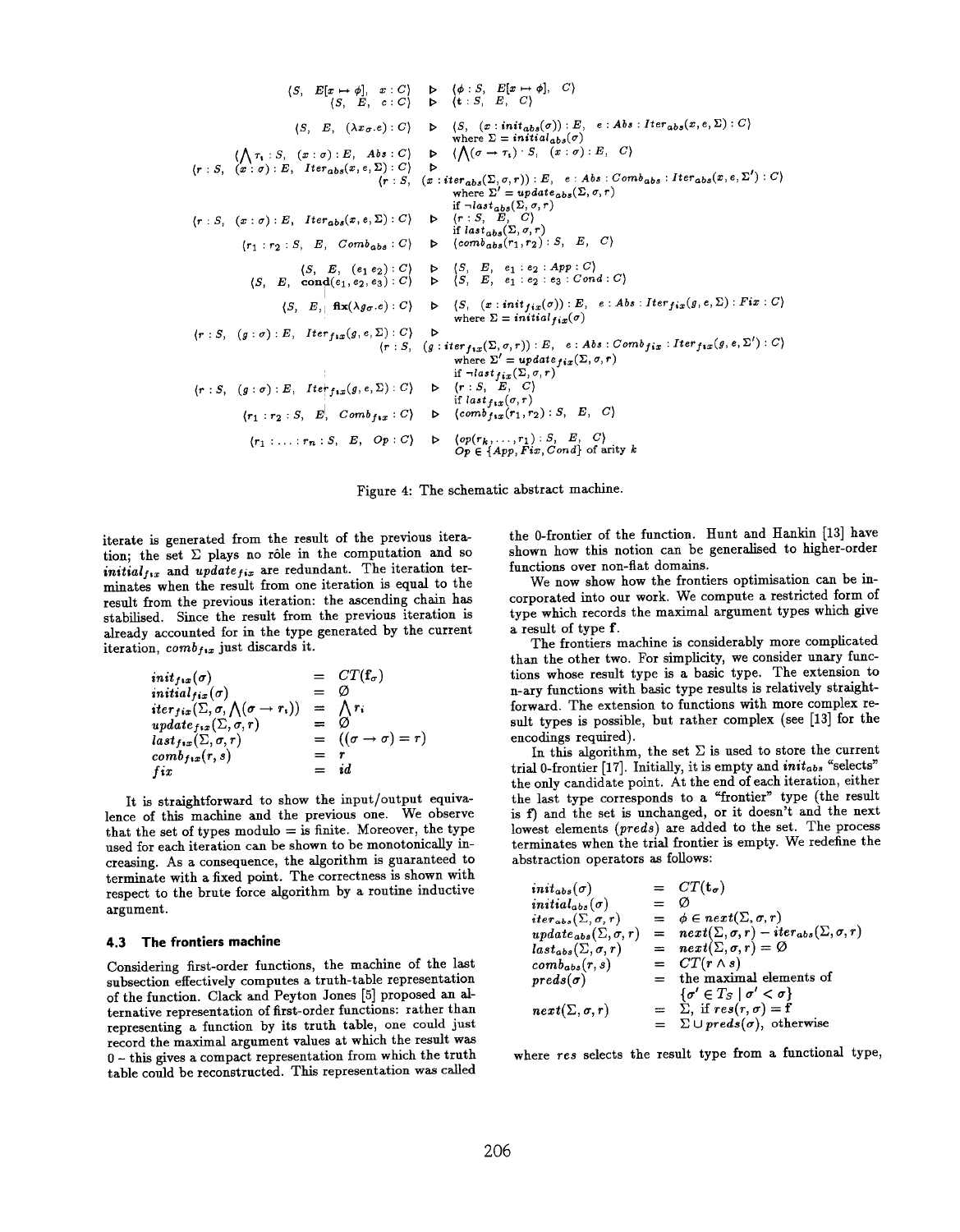defined as:

$$
res(\bigwedge(\sigma \to r_*) \land \tau, \sigma) = \bigwedge r_*
$$

The fix operators are the same aa for the abstract interpretation machine. It is straightforward to show that this machine is correct with respect to the abstract interpretation machine and thus the original logic.

# 5 Lazy Types

The frontier representation improves the basic algorithm by avoiding the computation of certain types which can be derived from the canonical form. But frontiers do not change the essence of the implementation and still lead to impractical analyses in the presence of larger domains. We take a more radical approach in this section: rather than returning all possible pieces of information about the strictness of a function we compute only the information required to answer a particular question. This new philosophy naturally leads to a notion of lazy evaluation of types. Lazy types are defined in Fig. 5. The ordering on types and the logic are shown in Fig. 6.

The key idea is that an expression from the term language (with its environment) may appear as part of a type; this plays the rôle of a closure. More formally, a closure  $(\Gamma, e)$  stands for  $MGT(\Gamma, e)$ , the conjunction of all of the possible types of the term. This correspondence explains the new rules in the definition of  $\leq_G$ . Not surprisingly, the lazy evaluation of types is made explicit in the App rule: rather than deriving all possible types for  $e_2$ , we insert  $e_2$  itself (with the current environment) into the type of  $e_1$ . The following definition establishes a correspondence between lazy types and ordinazy types, the extension to environments is straightforward:

DEFINITION 5.1

$$
Expand: T_G \to T_I
$$
  
\n
$$
Expand(t) = t \qquad Expand(f) = f
$$
  
\n
$$
Expand(\sigma_1 \land \sigma_2) = Expand(\sigma_1) \land Expand(\sigma_2)
$$
  
\n
$$
Expand(\sigma_1 \to \sigma_2) = Expand(\sigma_1) \to Expand(\sigma_2)
$$
  
\n
$$
Expand((\Gamma, e)) = MGT(Expand(\Gamma), e)
$$

We can now state the correctness and completeness of the lazy type system and the subsequent equivalence with the original system.

# THEOREM 5.2 (Correctness)

$$
\Gamma \vdash_G e : \phi \Longrightarrow Expand(\Gamma) \vdash_T e : Expand(\phi) \qquad \phi \in T_G
$$

THEOREM 5.3 (Completeness)

$$
Expand(\Gamma) \vdash_T e : Expand(\phi) \Longrightarrow \Gamma \vdash_G e : \phi \qquad \phi \in T'_S
$$

THEOREM 5.4 (Equivalence)

$$
\Gamma \vdash_T e : \phi \Leftrightarrow \Gamma \vdash_G e : \phi
$$
\n $\Gamma \in Var \rightarrow T_I, e : \phi \in T_I$ 

First notice that we do not lose completeness by considering  $T_I$  types: it can be shown quite easily that any type is equivalent to a type in  $T_I$ . The following theorems are used in the proofs of theorems 5.2 and 5.3.

THEOREM 5.5

$$
\sigma \leq_G \tau \Leftrightarrow Expand(\sigma) \leq Expand(\tau)
$$

THEOREM 5.6

$$
\Gamma \vdash_G e : (\phi_1 \land \ldots \land \phi_n) \qquad \Leftrightarrow \quad (\Gamma \vdash_G e : \phi_1) \text{ and } \ldots
$$
\n
$$
\text{and} (\Gamma \vdash_G e : \phi_n)
$$
\n
$$
\Gamma \vdash_T e : (\phi_1 \land \ldots \land \phi_n) \qquad \Leftrightarrow \quad (\Gamma \vdash_T e : \phi_1) \text{ and } \ldots
$$
\n
$$
\text{and} (\Gamma \vdash_T e : \phi_n)
$$

Theorem 5.5 can be proved by induction on the proof of the left hand side. Theorem 5.6 is shown by deriving a proof of the right hand side from a proof of the left hand side (it is quite straightforward). Theorem 5.6 allows us to prove theorem 5.2 by induction on e. The proof of completeness is carried out in two stages. First we show that the weakening rule can be removed from  $\vdash_T$  without changing the set of derivable types provided we add a form of weakening in the Var, Fix and Cond rules. A similar property has been proved for other type systems including a form of weakening  $[1, 21]$ . Then we use theorems 5.5 and 5.6 and proceed by induction on e to prove completeness.

#### 6 The lazy types algorithm

Applying the same techniques as in Section 4, we can derive an algorithm from the lazy type inference system. Space considerations prevent us from describing the derivation steps and we just present the result in the form of an abstract machine in Fig. 7. The implementation of the  $Inf$  instruction is omitted for the same reason;  $Inf(\phi, \psi)$  computes  $\phi \leq_G \psi$ as defined in Fig. 6 (Theorem 6.2). Notice that a stack element  $S_i$  is either a boolean value or a disjunction of types. True (resp. False) is installed at the top of the stack if and only if the original property (of the form  $(e, \phi)$ ) in the code is (resp. is not) provable in  $\vdash_G$ . Values which are neither  $True$  nor False in the stack are disjunctions of  $T_G$ types  $(\phi_1 \vee \ldots \vee \phi_n)$ . The occurrence of such a value at the top of the stack means that the original property is true if (and only if) the recursive function currently being analysed possesses one of the  $\phi$ , types (in order to make the presentation simpler we do not consider embedded occurrences of fix here; the extension is straightforward). In order to prove that fix( $\lambda g.e$ ) has type  $\phi$  we add the assumption  $(g : r \phi)$  in the environment and try to prove  $e : \phi$ . If the result is True or False then the case is settled. Otherwise a list of conditions  $\phi_i$  is returned and the algorithm iterates to try to show that one of them is satisfied (rule for  $Iter$ ). Instruction  $Rec$ is used to remember that we were trying to prove a property on a recursively defined variable (denoted by  $\mapsto$ , in the environment); so if it fails we just return this property in the stack rather than False. Appendix 2 develops an example illustrating the treatment of recursion in the lasy type algorithm. It analyses a function used in [18] to demonstrate the limitations of a type system without conjunction.

Primitives And and  $Or$  are extended in the obvious way to apply on types: their result is always supposed to be a disjunction of  $T_G$  types.

The following theorem states the correctness of the lazy types algorithm.

#### THEOREM 6.1

1. 
$$
\langle S, \Gamma, (e, \phi) : C \rangle \rhd_G^* \langle True : S, \Gamma, C \rangle \Leftrightarrow \Gamma \vdash_G e : \phi
$$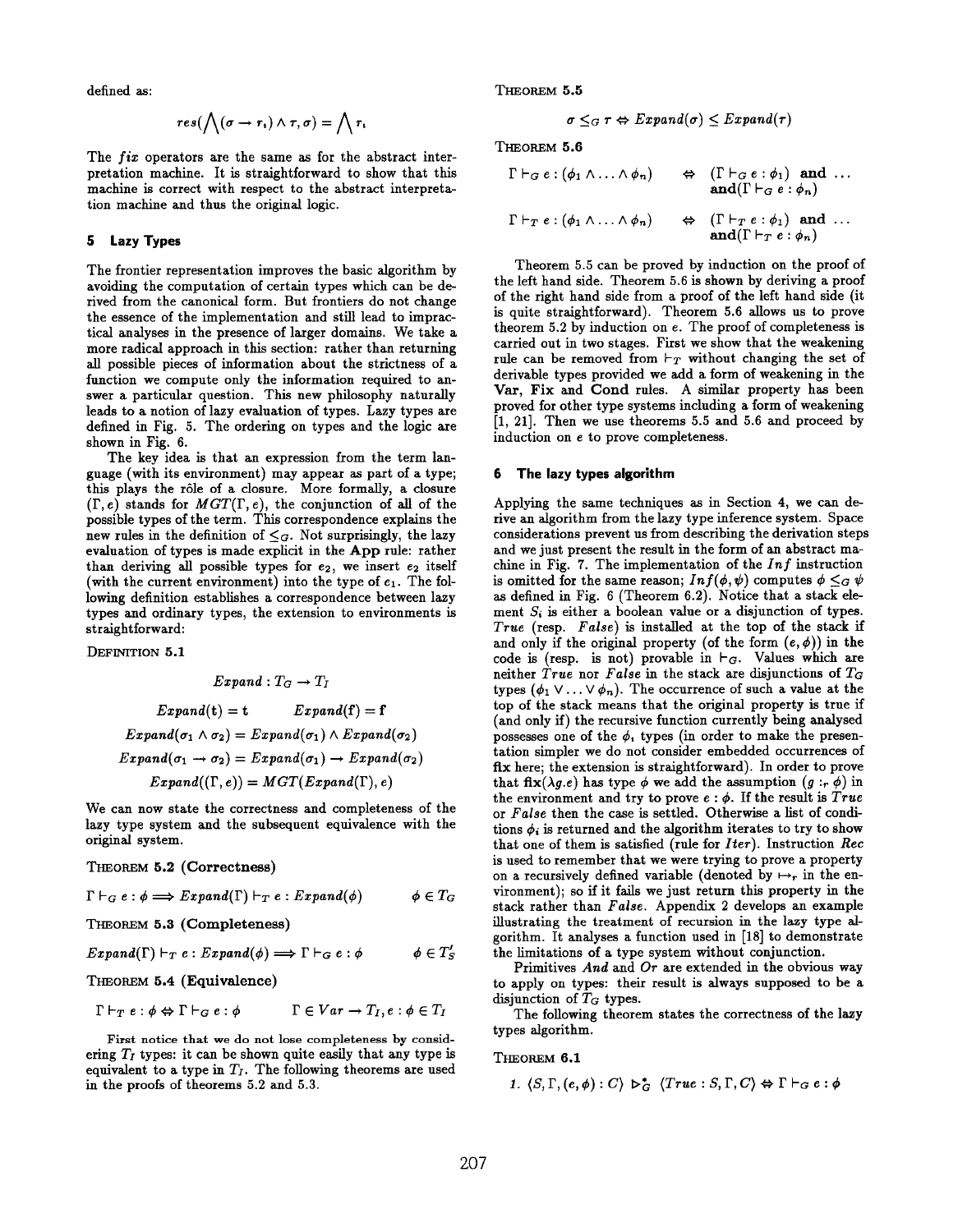| $nil \in env$                                            | $\Gamma \in \mathit{env}$<br>$\sigma \in T_G$<br>$\Gamma[x \mapsto \sigma] \in env$      |
|----------------------------------------------------------|------------------------------------------------------------------------------------------|
| $t, f \in T'_{S}$                                        | $\frac{\sigma \in T_G \quad \psi \in T'_S}{\sigma \to \psi \in T'_S}$                    |
| $\Gamma \in env$<br>$e \in exp$<br>$(\Gamma, e) \in T_G$ | $\phi_1 \in T'_S \ldots \phi_n \in T'_S$<br>$\phi_1 \wedge \ldots \wedge \phi_n \in T_G$ |



| $\mathbf{f} \leq_{G} \phi$ $\phi_{1} \to \ldots \to \phi_{n} \to \phi \leq_{G} \psi_{1} \to \ldots \to \psi_{n} \to \mathbf{t}$<br>$\phi \leq_G t$                                                                                                                     |
|------------------------------------------------------------------------------------------------------------------------------------------------------------------------------------------------------------------------------------------------------------------------|
| $\forall j \in [1, m], \exists i \in [1, n] \phi_i \leq_G \psi_j \qquad \qquad \forall \phi. (\Gamma \vdash_G e : \phi) \Rightarrow \psi \leq_G \phi$<br>$\psi \leq_{G} (\Gamma, e)$<br>$\phi_1 \wedge \ldots \wedge \phi_n \leq_G \psi_1 \wedge \ldots \wedge \psi_m$ |
| $\frac{\Gamma\vdash_G e : \phi}{(\Gamma,e) \leq_G \phi} \quad (\phi \neq (\Gamma',e')) \qquad \frac{\phi' \leq_G \phi, \psi \leq_G \psi'}{\phi \to \psi \leq_G \phi' \to \psi'}$                                                                                       |
| Conj $\frac{\Gamma\vdash_G e:\psi_1\qquad \Gamma\vdash_G e:\psi_2}{\Gamma\vdash_G e:\psi_1\wedge\psi_2}$ Var $\frac{\psi_1\leq_G\psi_2}{\Gamma[x\mapsto\psi_1]\vdash_G x:\psi_2}$<br>Taut<br>$\Gamma \vdash_G c : t$                                                   |
| Abs $\frac{\Gamma[x \mapsto \phi] \vdash_{G} e : \psi}{\Gamma \vdash_{G} \lambda x. e : (\phi \rightarrow \psi)}$ App $\frac{\Gamma \vdash_{G} e_1 : ((\Gamma, e_2) \rightarrow \psi)}{\Gamma \vdash_{G} e_1 e_2 : \psi}$                                              |
| $\Gamma\vdash_G(\lambda g.e) : (\bigwedge^n \phi_i \to \phi_1) \land \dots \land (\bigwedge^n \phi_i \to \phi_n)$                                                                                                                                                      |
| $\frac{i=1}{\Gamma\vdash_G \mathbf{fix}(\lambda g.e): \phi_k \qquad (k\in [1,n])}$<br>Fix                                                                                                                                                                              |
| Cond-2 $\frac{\Gamma\vdash_G e_2:\phi\qquad \Gamma\vdash_G e_3:\phi}{\Gamma\vdash_G\mathop{\mathrm{cond}}(e_1,e_2,e_3):\phi}$<br>$\frac{\Gamma\vdash_G e_1 : \mathbf{f}}{\Gamma\vdash_G\mathbf{cond}(e_1,e_2,e_3) : \phi}$<br>$Cond-1$                                 |



$$
\langle S, E, (c, t): C \rangle \rightarrow G \quad \langle True : S, E, C \rangle
$$
\n
$$
\langle S, E, (c, f): C \rangle \rightarrow G \quad \langle False : S, E, C \rangle
$$
\n
$$
\langle S, E, (e, \phi_1 \land \phi_2): C \rangle \rightarrow G \quad \langle S, E, (e, \phi_1): (e, \phi_2): And : C \rangle
$$
\n
$$
\langle S, E, (\lambda x.e, \sigma \rightarrow \tau): C \rangle \rightarrow G \quad \langle S, (x : \sigma): E, (e, \tau): D(x): C \rangle
$$
\n
$$
\langle S, E, (e_1 e_2, \phi): C \rangle \rightarrow G \quad \langle S, E, (e_1, (E, e_2) \rightarrow \phi): C \rangle
$$
\n
$$
\langle S, E[x \rightarrow \phi], (x, \psi): C \rangle \rightarrow G \quad \langle S, E[x \rightarrow \phi], Inf(\phi, \psi): C \rangle
$$
\n
$$
\langle S, E, (cond(e_1, e_2, e_3), \phi): C \rangle \rightarrow G \quad \langle S, E, (e_1, f): (e_2, \phi): (e_3, \phi): And : Or : C \rangle
$$
\n
$$
\langle S, E, (frac(e_1, e_2), \phi): C \rangle \rightarrow G \quad \langle S, E, (e_1, f): (e_2, \phi): (e_3, \phi): And : Or : C \rangle
$$
\n
$$
\langle S, E, (fix(\lambda g.e), \phi): C \rangle \rightarrow G \quad \langle S, E, G \rangle
$$
\n
$$
\langle S, E[g \rightarrow \tau \phi], (g : \psi): C \rangle \rightarrow G \quad \langle S, E[g \rightarrow \tau \phi], Inf(\phi, \psi): (Rec, g, \psi): C \rangle
$$
\n
$$
\langle True : S, E, (Rec, g, \phi): C \rangle \rightarrow G \quad \langle S, E[g \rightarrow \tau \phi], Inf(\phi, \psi): (Rec, g, \psi): C \rangle
$$
\n
$$
\langle S_1 : S, E, (Rec, g, \phi): C \rangle \rightarrow G \quad \langle S_1 : S, E, C \rangle
$$
\n
$$
\langle S_1 : S, E, (Rec, g, \phi): C \rangle \rightarrow G \quad \langle S_1 : S, E, C \rangle
$$
\n
$$
\langle S_1 : S, (g : \tau \phi): E, Iter(g, e): C \rangle \
$$

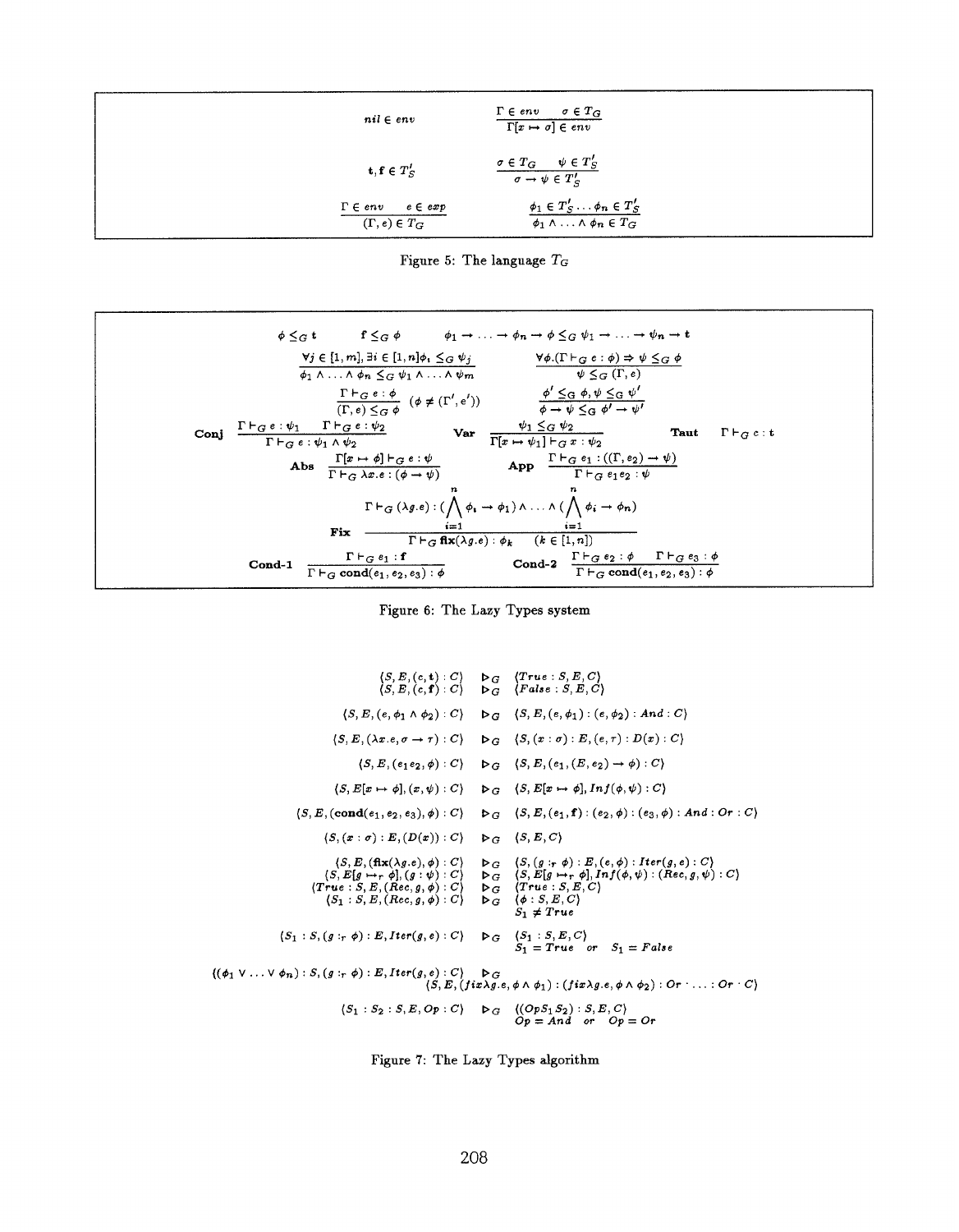2.  $\langle S, \Gamma, (e, \phi) : C \rangle \rhd_G^* \langle False : S, \Gamma, C \rangle \Leftrightarrow \neg(\Gamma \vdash_G e : \phi)$ if  $\Gamma$  and  $\phi$  do not contain any  $\mapsto_r$  assumptions

The proof of this theorem is made hand in hand with the proof of the following result:

# THEOREM 6.2

1.  $\langle S, \Gamma, Inf(\phi, \psi) : C \rangle \rightarrow_{G}^* \langle True : S, \Gamma, C \rangle \Leftrightarrow \phi \leq_G \psi$ 2.  $\langle S, \Gamma, Inf(\phi, \psi) : C \rangle \rightarrow_G^* \langle False : S, \Gamma, C \rangle \Leftrightarrow \neg (\phi \leq_G \psi)$ if  $\Gamma$ ,  $\phi$  and  $\psi$  do not contain any  $\mapsto$ , assumption

Most of the derivation steps to reach the abstract machine are very similar to the ones described in Section 4. The most difficult part of the proof concerns the implementation of  $fix.$  We have two main facts to prove:  $(1)$  the iteration terminates and (2) the result is accurate. Termination is proved by showing that each type  $\phi \wedge \phi$ , satisfies  $\phi \wedge \phi_1 \lt_{G} \phi$ . It is easy to show that the result is accurate when the iteration terminates with the  $True$  answer. In order to show that the initial property cannot be satisfied if the answer is False, we prove that at least one of the  $\phi_i$ types returned by the iteration step is a necessary condition to prove the original property (in other words, we do not "bypass" the least fixed point).

The algorithm described in this section can be optimised in several ways:

- The implementation of the conditional can avoid processing the second and third term when the first term has type f.
- In the rule for application, when expression  $e_2$  is a constant or a variable then its type (t for a constant, its type in the environment for a variable) can be inserted into the type of  $e_1$  rather than passing the whole environment. Notice that this optimisation is common in the implementation of lazy languages.
- When an iteration step returns  $\phi_1 \vee \ldots \vee \phi_n$  then each of the  $\phi_i$  is a sufficient condition to prove the original property  $\phi$ . So to prove  $(g : \phi \wedge \phi_*) : \Gamma \vdash_G e : \phi \wedge \phi_*$  it is enough to prove  $(g : \phi \wedge \phi_i) : \Gamma \vdash_G e : \phi_i$ .

These optimisations are easy to justify formally and improve the derivation considerably. The reader can easily check that:  $\langle nil, nil, (cat, f \rightarrow f) : nil \rangle \triangleright_G^* \langle True : nil, nil, nil \rangle$ where cat is the function defined in the introduction. A more complex example is described in Appendix 2.

# 7 Related work

To summarise: we claim to make two contributions, one methodological and the other technical. We briefly review related work in these two areas before discussing further work.

The techniques we have used in the first stage of our refinements (Sections 3 and 5) are related to previous work on restricting type systems (see for instance  $[21]$  for a type system with subtypes and [1] for a type system with conjunction types and subtypes), especially the transformations required to remove weakening. Our approach to the development of abstract machines from logics (Sections 4 and 6) is closely related to Hannan's and Miller's [11]. For example, the first

rule for fixed points can be recast as the result of a folding of inference rules [10, 11]. However our presentation of the generic abstract machine is akin to notions found in denotational semantics: the three abstract machines can be viewed as three different "interpretations". As far as methodology is concerned, we believe that our main contributions are to describe the various stages of refinement in a systematic way in the same conceptual framework (even if the abstract machines have been presented using the usual transition rule syntax for better readability) and to show that standard implementations of abstract interpretation can be inserted quite naturally in this context. For example it is nice to see that the frontiers optimisation can be described as a particular restriction on types.

The main technical contribution of the paper is the notion of lazy types and the corresponding type system and algorithm. This addresses an issue that has taxed the abstract interpretation community greatly. The papers [4, 5, 7, 8, 9, 13, 16, 18] all tackle the same issue. The basic problem is that the choice to abstract functions by functions is a disastrous one for the efficiency of the analysis. We can classify the various proposals to circumvent the problem into two categories:  $(1)$  some of them  $[4, 8, 13, 16]$  strive for a better representation of abstract functions to improve their computation without losing completeness (with respect to the system of Section 2) while (2) others [6, 7, 9, 18] trade a cheaper implementation of the fixed point against a loss of accuracy. Our algorithm falls into the first category because it is complete with respect to the usual abstract interpretation but it has the syntactic flavour of some of the works in the second category [7, 8, 18, 24]. As noticed earlier, lazy types improve on previous work on frontiers  $[9, 13]$ . It is closer in spirit to the minimal function graphs approach in which abstract functions are represented by relations representing the portion of the graph of the function that is needed in a particular computation (its so-called minimal function graph). However minimal function graphs are only defined for a first-order language and the extension to higher-order does not seem to be easy. The abstract reduction approach [7, 24] is also based on a form of lazy evaluation but there is no notion of types and it is a symbolic form of expressions which is evaluated lazily. As other methods in its category, abstract reduction may entail an arbitrary cut in the fixed point iteration to ensure termination. Of course this is at the price of accuracy.

There are three major directions in which the work presented here can be extended. On the methodological side, we would like to follow [10] in extracting some general transformations on inference rules of the type studied here to derive abstract machines. On the technical side, we would like to study the integration within our framework of approximaion techniques such as widening [6, 22] and its implication on the efficiency of the analysis. Also we would like to extend our work to logics involving data types and richer properties [15]. Finally, we are currently implementing the lazy types algorithm; we hope to be able to report results soon.

#### Acknowledgements

The first author was partially funded by ESPRIT Working Group 6809 (Semantique II). Pascal Fradet and Thomas Jensen gave helpful comments on an earlier draft.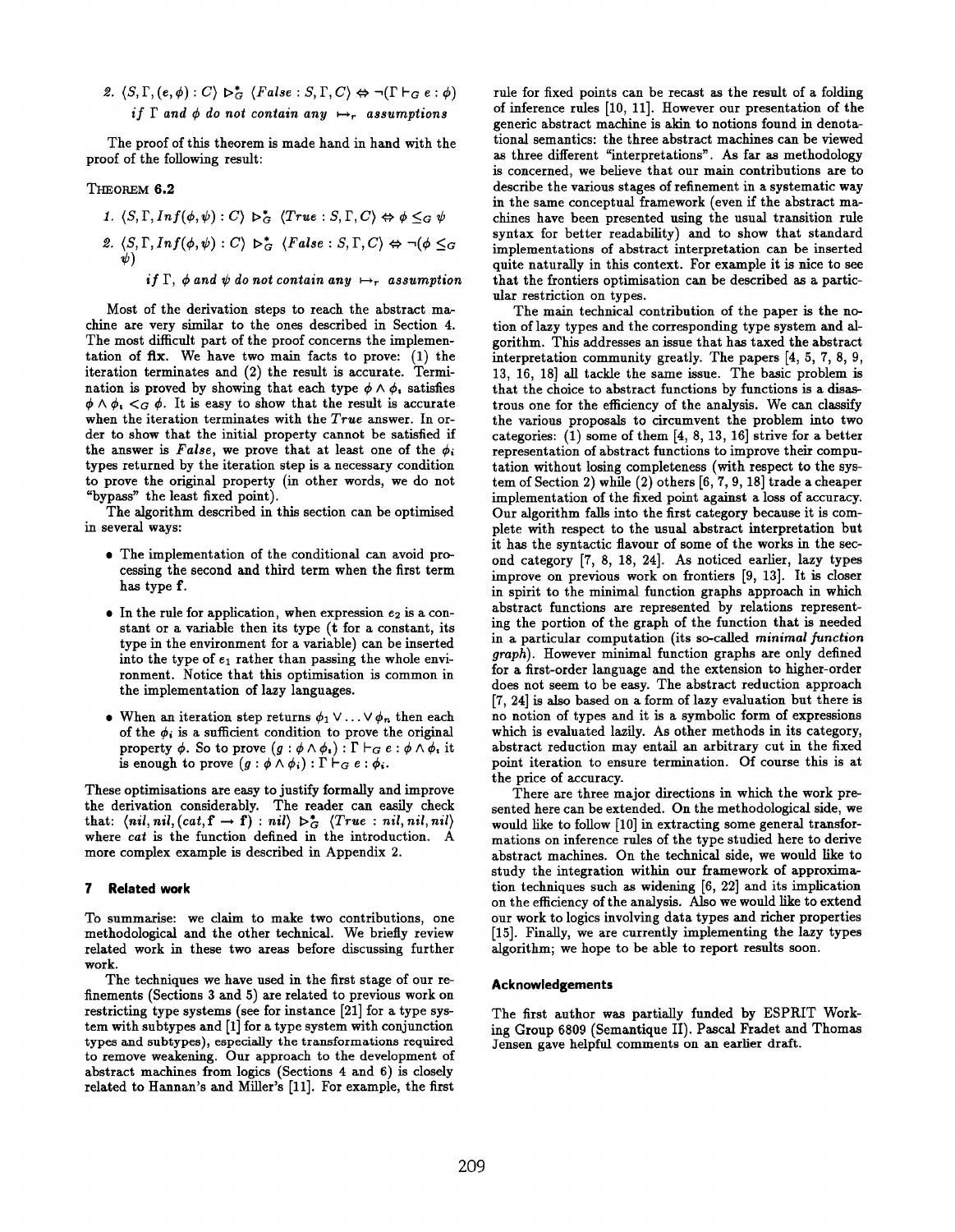References

- [1] S. van Bakel, *Complete restrictions of the interse* tion type discipline, Theoretical Computer Science, 102(1):135-163, 1992.
- [2] H. Barendregt, M. Coppo, M. Dezani-Ciancaglini, A filter lambda model and the completeness of type assignment, Journal of Symbolic Logic, 48(4), 1983.
- [3] P. N. Benton, Strictness logic and polymorphic invar ance, in Proceedings of the 2nd Int. Symposium on Logical Foundations of Computer Science, LNCS 620, Springer Verlag, 1992.
- $[4]$  T.-R. Chuang and B. Goldberg, A syntactic approach to fixed point computation on finite domains, in Proceedings of the 1992 ACM Conference on Lisp and Functional Programming, ACM Press, 1992.
- [5] C. Clack and S. L. Peyton Jones, Strictness Anaiysis A Practical Approach, in J. P. Jouannaud (cd), Functional Programming Languages and Computer Architecture, LNCS 201, Springer Verlag, 1985.
- [6] P. Cousot and R. Cousot, Comparing the Galois Connection and Widening/Narrowing Approaches to Abstract Interpretation, in M. Bruynooghe and M. Wirsing (eds), PLILP'92, LNCS 631, Springer Verlag, 1992.
- [7] M. van Eekelen, E. Goubault, C. Hankin and E. Nbker, Abstract reduction: a theory via abstract interpretation, in R. Sleep et al (eds), Term graph rewriting: theory and practice, John Wiiey & Sons Ltd, 1992.
- $[8]$  A. Ferguson and R. J. M. Hughes, Fast abstract inte pretation using sequential algorithms, to appear in the Proceedings WSA'93, Springer Verlag, 1993.
- $[9]$  C. L. Hankin and L. S. Hunt, Approximate fixed point in abstract interpretation, in B. Krieg-Brückner (ed), Proceedings of the 4th European Symposium on Programming, LNCS 582, Springer Verlag, 1992.
- [10] J. J. Hannan, Investigating a proof-theoretic metalanguage, PhD thesis, University of Pennsylvania, DIKU Technical Report Nr 91/1, 1991.
- [11] J. Hannan and D. Miller, From Operational Seman tics to Abstract Machines, Mathematical Structures in Computer Science, 2(4), 1992.
- [12] F. Henglein, Efficient type inference for higher-order binding time analysis, in Proceedings of the 5th ACM Conference on Functional Programming Languages and Computer Architecture, LNCS 523, Springer Verlag, 1991.
- [13] L. S. Hunt and C. L. Hankin, Fixed Points and Frontiers: A New Perspective, Journal of Functional Programming, l(l), 1991.
- [14] T. P. Jensen, Strictness Analysis in Logical Form, in J. Hughes (ed), Proceedings of the 5th ACM Conference on Functional Programming Languages and Computer Architecture, LNCS 523, Springer Verlag, 1991.
- [15] T. P. Jensen, Abstract Interpretation in Logical Form, PhD thesis, University of London, 1992. Also available as DIKU TechnicaJ Report 93/11.
- $[16]$  N. D. Jones and A. Mycroft,  $\boldsymbol{\it Data\text{-}flow}$  analysis of applicative programs using minimal function graphs, in Proceedings of the ACM Conference on Principles of Programming Languages, 1986.
- $[17]$  S. L. Peyton Jones and C. Clack, Finding Fixed Point in Abstract Interpretation, in S. Abramsky and C. L. Hankin (eds), Abstract Interpretation of Declarative Languages, Ellis Horwood, 1987.
- [18] T.-M. Kuo and P. Mishra, Strictness analysis: a new perspective based on type inference, in Proceedings of the fth ACM Conference on Functional Programming Languages and Computer Architecture, ACM Press, 1989.
- $[19]$  J. Launchbury, Strictness and binding time: two jo the price of one, in Proceedings of the ACM Conference on Programming Languages Design and Implementation, 1991.
- [20] A. Leung and P. Mishra, Reasoning about simple and exhaustive demand in higher-order lazy languages, in Proceedings of the 5th ACM Conference on Functional Programming Languages and Computer Architecture, LNCS 523, Springer Verlag, 1991.
- $[21]$  J. C. Mitchell, Type inference with simple subtype. Journal of Functional Programming, 1(3), 1991.
- [22] B. Monsuez, Polymorphic Typing by Abstract Inte pretation, in Proceedings of 12th Conference  $FST \&$ TCS, Springer Verlag, 1992.
- [23] A. Mycroft, *Abstract Interpretation and Optimis*i Transformations for Applicative Programs, PhD thesis, University of Edinburgh, December 1981.
- $\left[ 24\right] \,$  E. Nocker, Strictness analysis using abstract reductio in Proceedings of the 6th ACM Conference on Functional Programming Languages and Computer Architecture, ACM Press, 1993.
- [25] P. Wadier, *Strictness Analysis on Non-flat Domain* in S. Abramsky and C. L. Hankin (eds), Abstract Interpretation of Declarative Languages, Ellis Horwood, 1987.
- [26] P. Wadler, Is there a use for linear logic?, in Proceedings of the ACM SIGPLAN Symposium on Partial Evaluation and Semantics-Based Program Manipulation, ACM Press, 1991.

## Appendix 1: Deriving The Abstract Machines

The abstract machines presented in Section 4 can be derived in a rather systematic way from the Most General Types system presented in Section 3. In this appendix we provide some intuition about this derivation by showing how the rules for variables and application are successively transformed. The original rules are as follows (Fig. 3):

 $\Gamma[x\mapsto \phi]\vdash_S x:\phi$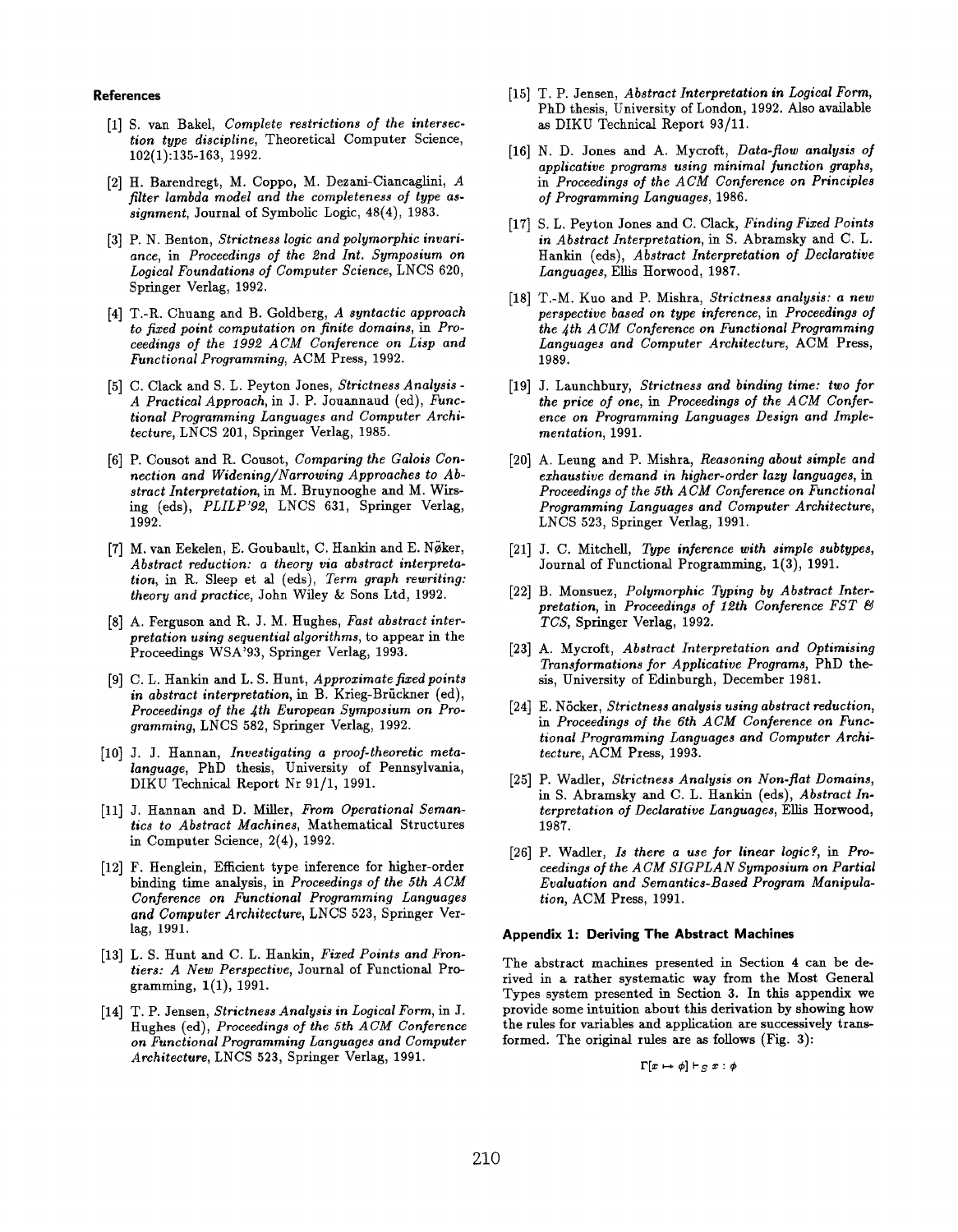$$
\frac{\Gamma \vdash_S e_1 : T_1 \qquad \Gamma \vdash_S e_2 : T_2}{\Gamma \vdash_S e_1 e_2 : App(T_1, T_2)}
$$
\nwith\n
$$
T_1 = ((\phi_1^1 \land \ldots \land \phi_{n_1}^1) \rightarrow \psi_1) \land \ldots \land ((\phi_1^m \land \ldots \land \phi_{n_m}^m) \rightarrow \psi_m)
$$
\n
$$
T_2 = \theta_1 \land \ldots \land \theta_k
$$

and

$$
App(T_1, T_2) = \bigwedge_i \psi_i \qquad i \text{ such that } \left\{\phi_1^i, \ldots, \phi_{n_1}^i\right\} \equiv \left\{\theta_1, \ldots, \theta_k\right\}
$$

The first reason why the inference system described in Fig. 3 is not an abstract machine is that some inference rule have several premises. The first refinement ensures that all rules have a single premise. This is achieved by defining a predicate

$$
M_1 : list(env) \to list(e) \to list(T_I) \to Bool
$$
  
such that  

$$
M_1 \overline{\Gamma} \overline{e} \overline{\sigma} \Leftrightarrow \forall i \Gamma_i \vdash_S e_i : \sigma_i.
$$

 $M_1$  is defined as follows for variables and application:

$$
\frac{M_1 \quad E \quad C \quad S}{M_1 \quad \Gamma[x \mapsto \phi] : E \quad x : C \quad \phi : S}
$$
\n
$$
\frac{M_1 \quad \Gamma : \Gamma : E \quad e_1 : e_2 : C \quad T_1 : T_2 : S}{M_1 \quad \Gamma : E \quad (e_1 e_2) : C \quad App(T_1, T_2) : S}
$$
\n
$$
M_1 \quad nil \quad nil \quad nil
$$

In this system a new environment is created for each instruction (subexpression) in the code. This is not very sensible and the second transformation replaces the list of environments by a single environment.

$$
\frac{M_2 \quad \Gamma[x \mapsto \phi] \quad C \quad S}{M_2 \quad \Gamma[x \mapsto \phi] \quad x : C \quad \phi : S}
$$
\n
$$
\frac{M_2 \quad \Gamma \quad e_1 : e_2 : C \quad T_1 : T_2 : S}{M_2 \quad \Gamma \quad (e_1 e_2) : C \quad App(T_1, T_2) : S}
$$
\n
$$
M_2 \quad nil \quad nil \quad nil
$$

The only reason why  $M_2$  still does not behave like an abstract machine is that some variables in the premises do not occur in the goal (we can see that this is the case for application by considering the definition of App above). In operational terms, this amounts to saying that the system does not exhibit a tail recursive behaviour. This problem is solved by introducing an extra argument  $R$  which is not modified in the rules and will ultimately be instantiated with the result of the computation.

$$
\frac{M_3 \quad \Gamma[x \mapsto \phi] \quad C \quad \phi: S \quad R}{M_3 \quad \Gamma[x \mapsto \phi] \quad x: C \quad S \quad R}
$$
\n
$$
\frac{M_3 \quad \Gamma \quad e_1: e_2: App: C \quad S \quad R}{M_3 \quad \Gamma \quad (e_1 \ e_2): C \quad S \quad R}
$$
\n
$$
\frac{M_3 \quad \Gamma \quad C \quad App(T_1, T_2): S \quad R}{M_3 \quad \Gamma \quad App: C \quad T_2: T_1: S \quad R}
$$

### $M_3$  nil nil  $R : nil \ R$

We now have an inference system which is an Abstract Evaluation System in the terminology of [10, 11]. This means that we can alternatively present it as a rewriting system describing a machine with three components. We just have to rewrite any rule:

 $M_3$   $\Gamma'$   $C'$   $S'$   $R$ 

$$
\cdot
$$

as

 $M_3$   $\Gamma$   $C$  $(\Gamma, C, S) \Rightarrow (\Gamma', C', S')$ 

Applying this technique and rearranging the order of the arguments, we get the following rules (which are the rules of the schematic abstract machine in Fig. 4).

$$
\langle S, E[x \mapsto \phi], x : C \rangle \quad \triangleright \quad \langle \phi : S, E[x \mapsto \phi], C \rangle
$$
\n
$$
\langle S, E, (e_1 e_2) : C \rangle \quad \triangleright \quad \langle S, E, e_1 : e_2 : App : C \rangle
$$
\n
$$
\langle T_2 : T_1 : S, E, App : C \rangle \quad \triangleright \quad \langle App(T_1, T_2) : S, E, C \rangle
$$

### Appendix 2: The lazy types algorithm at work

The following function was used in [18] to demonstrate the limitations of a type system without conjunction.

$$
fix(\lambda g.(\lambda x.\lambda y.\lambda z.\text{cond}(eq\ z\ 0)(+\ x\ y)(f\ y\ x\ (-\ z\ 1))))
$$

We show how the lazy type algorithm is able to derive that this function is strict in its first argument, so haa type  $T_1 = \mathbf{f} \to \mathbf{t} \to \mathbf{t} \to \mathbf{f}$ . The derivation is shown below. This example illustrates the implementation of fix: first the assumption  $g :_{r} T_1$  is added to the environment and the property to prove is  $(E, T_1)$ . The assumption is not strong enough to prove the required property but the first iteration step returns a necessary condition  $(g : T_2)$  which is added to the environment (with  $T_2 = t - f + t \rightarrow f$ ). This is because it is necessary to prove that the function is strict in its second argument to show that it is strict in its first argument. The second iteration step succeeds in proving  $(E, T_1 \wedge T_2)$  from the assumption  $(g : (T_1 \wedge T_2))$  and the final result is True as expected.

We use the following notation:

$$
G = \mathbf{fix}(\lambda g.(\lambda x.\lambda y.\lambda z.\text{cond}(eq z 0)) (+ x y)(g y x (- z 1))))
$$
  
\n
$$
E = \text{cond}(eq z 0)(+ x y)(g y x (- z 1))
$$
  
\n
$$
E' = (\lambda x.\lambda y.\lambda z.E)
$$
  
\n
$$
T_1 = (\mathbf{f} \rightarrow \mathbf{t} \rightarrow \mathbf{t} + \mathbf{f})
$$
  
\n
$$
T_2 = (\mathbf{t} \rightarrow \mathbf{f} \rightarrow \mathbf{t} + \mathbf{f})
$$

We show how the property  $G: T_1$  is proved by the lazy types algorithm: (nil, nil, (G, T1) : nil) b~

$$
\langle nil, nil, (G, T_1) : nil \rangle \qquad \triangleright_G
$$

$$
(nil, (z:t):(y:t):(x:f):(g:rT_1):nil,
$$
  

$$
(E,f):D(z):D(y);D(x);Iter(g,E);nil) \longrightarrow_{G}^{*}
$$

 $(nil, (z:t):(y:t):(x:f):(g:_rT_1):nil,$ 

$$
(((eq\ z\ 0),\mathbf f):((+x\ y),\mathbf f);((g\ y\ x\ (-\ z\ 1)),\mathbf f);And;Or;D(z);D(y);D(x)\\[10pt] \qquad \qquad \mathcal{L}_{\mathcal{G}}^{\ast}
$$

 $(True : False : nil, (z : t) : (y : t) : (x : f) : (g : r T_1) : nil,$  $(((g y x (- z 1)), f) : And; Or; D(z); D(y); D(x); Iter(g, E); nil) \rightarrow_G^*$ 

$$
\langle True : False : nil, (z:t) : (y:t) : (x:f) : (g :_r T_1) : nil,
$$